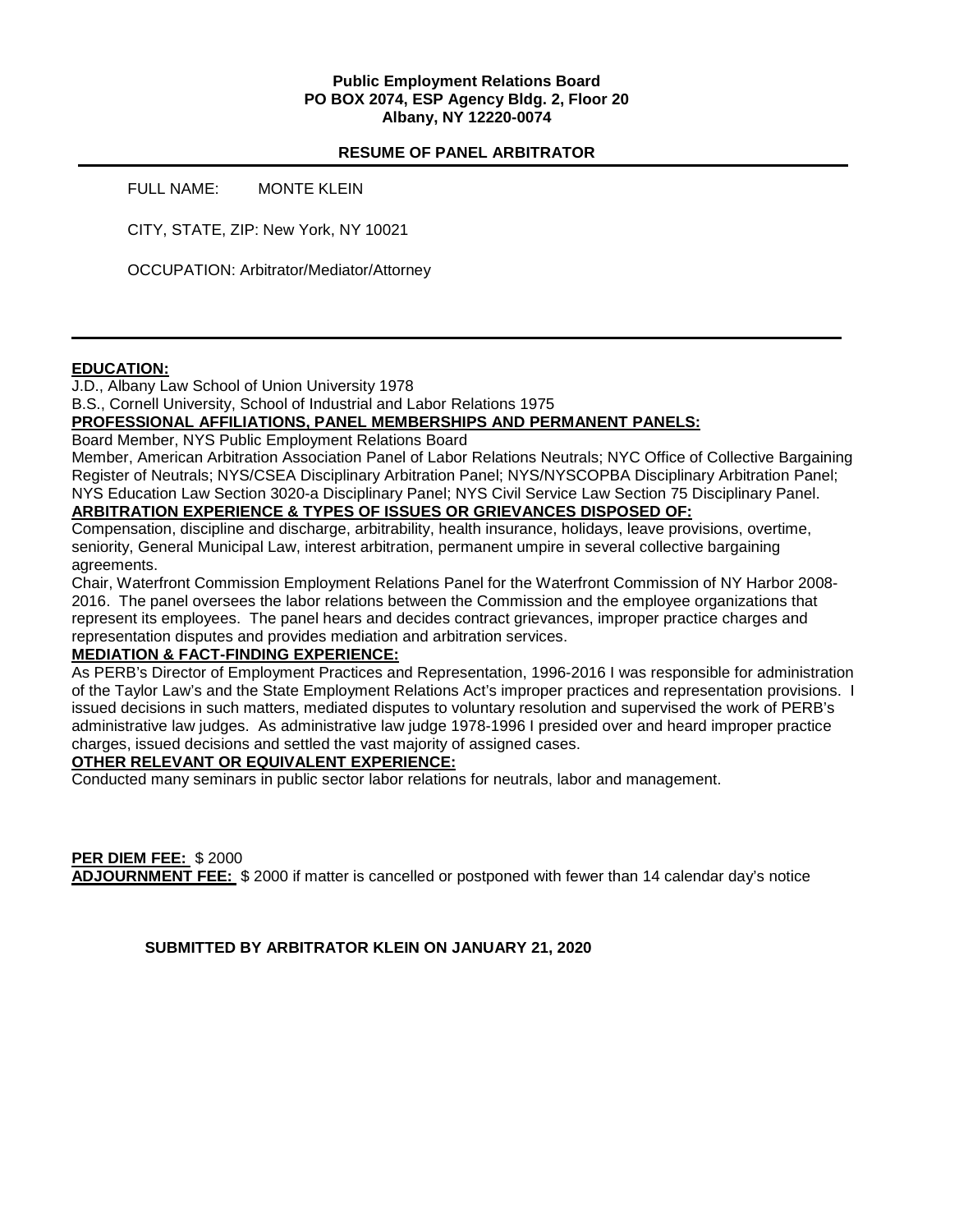#### **Public Employment Relations Board PO BOX 2074, ESP Agency Bldg. 2, Floor 20 Albany, NY 12220-0074**

# **BILLING DISCLOSURE STATEMENT**

## ARBITRATOR'S NAME: **MONTE KLEIN**

The following is a description of my fees and expenses:

## A) HEARING TIME.

- (1) My per diem is \$2000 for each day or any part thereof spent hearing a case.
- (2) If a hearing day exceeds 8 hours, I charge:

 $\Box$ a second full per diem  $\boxtimes$  a prorated per diem

 $\Box$ no additional charge  $\Box$ other (describe)

(3) Additional comments:

B) STUDY TIME.

- (1) I charge \$ 2000 for each day spent in preparation of the opinion and award.
- (2) This charge  $\boxtimes$  will  $\Box$  will not be prorated for partial days devoted to such preparation.
- (3) Additional comments:

### C) TRAVEL TIME AND EXPENSES.

(1) When travel time plus hearing time exceeds 9 hours in a calendar day:

 $\Box$  Not applicable (no additional charge)

 $\boxtimes$  I charge as follows (describe): pro rata per diem for travel time

(2) I charge for actual, travel-related expenses incurred in connection with the case  $\boxtimes$ YES  $\Box$  NO.

Where appropriate, a mileage charge for auto travel will be billed at:

 $\boxtimes$  Prevailing IRS rate  $\Box$  Other (describe):

(3) When the scheduled hearing day(s) requires an overnight stay:

There is no charge, other than for lodging and subsistence.

## I charge as follows (describe): **TRAVEL ON DAY OTHER THAN HEARING DAY WILL BE CHARGED PRO RATA**

(4) Additional Comments: